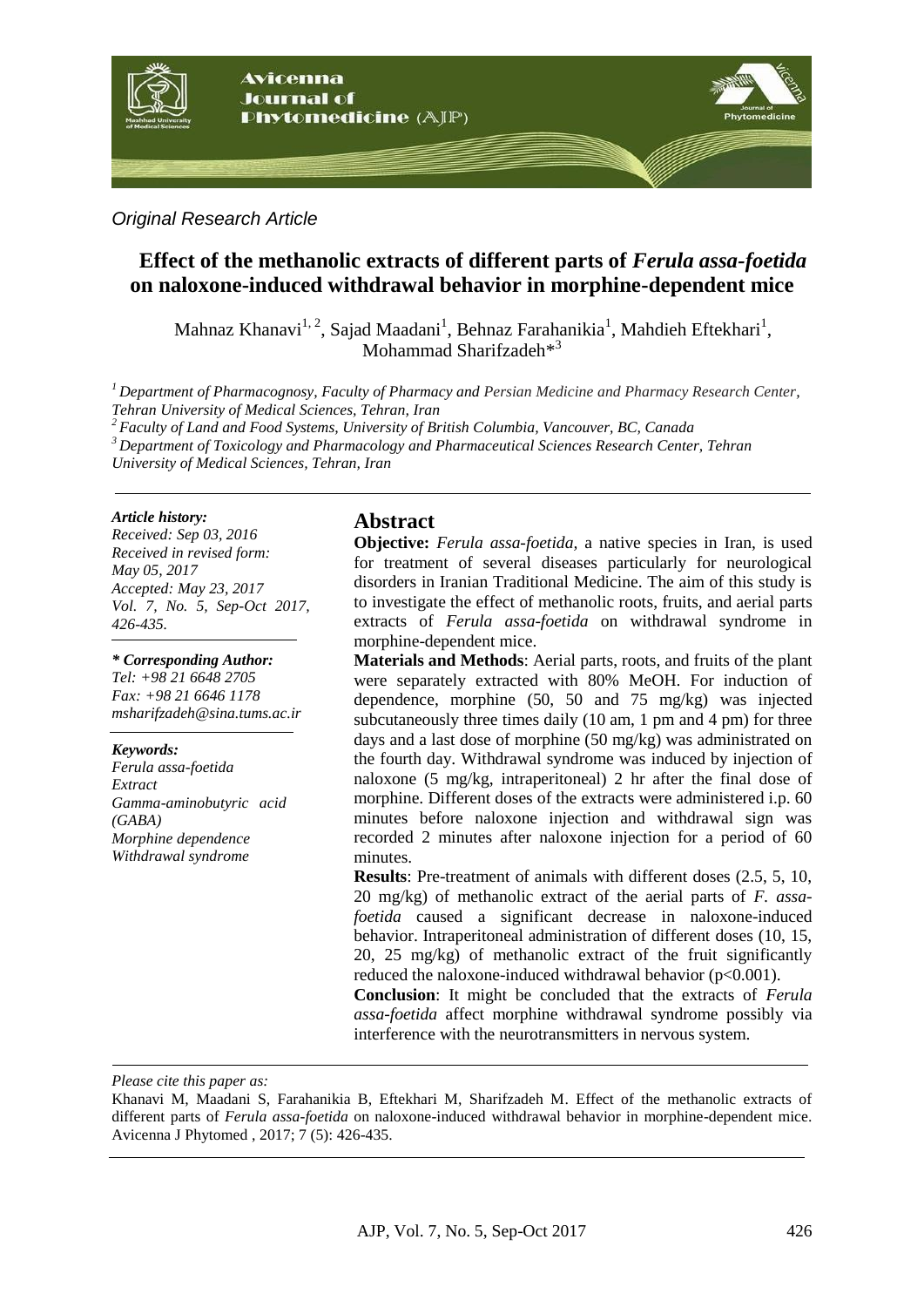# **Introduction**

*Ferula assa-foetida* (Apiaceae) is a Persian native species of *Ferula* genus with a significant background in traditional medicine of different countries. The plant has been used in the treatment of various diseases such as gastro-intestinal disorders, asthma, epilepsy and other ailments with neurological origin [\(Iranshahy and](#page-8-0)  [Iranshahi, 2011\)](#page-8-0). Interestingly, Nepali people use assafoetida as a sedative agent whereas Americans people use it as a stimulant agent [\(Eigner and Scholz, 1999\)](#page-8-1). There are several reports on the biological effects of *F. assa-foetida* as an antispasmodic [\(Fatehi et al., 2004\)](#page-8-2), analgesic, anti-inflammatory [\(Bagheri et](#page-7-0)  al., [2014\)](#page-7-0), sedative [\(Gholamnezhad et al.,](#page-8-3)  [2012\)](#page-8-3), nervine, anthelmintic and antioxidant agent [\(Khajeh et al., 2005\)](#page-8-4). According to previous studies, some *Ferula* species such as *F. persica* and *F. gummosa* reduce the signs of morphinewithdrawal syndrome in mice [\(Jadidi et al.,](#page-8-5)  [2011;](#page-8-5) [Ramezani et al., 2001\)](#page-9-0)

This herb contains various active ingredients including ferulic acid [\(Lee et](#page-8-6)  [al., 2009\)](#page-8-6), sulfur-containing compounds with disulfide structure as major components [\(Samadi et al., 2016\)](#page-9-1), coumarin derivatives e.g. umbelliferone [\(Bandyopadhyay et al., 2006\)](#page-8-7), α-pinene, βpinene, thymol, carvacrol, and 2-borneol [\(Bamoniri and Mazoochi, 2009\)](#page-8-8).

Based on studies on morphine dependency, many different factors play roles in the induction of morphine withdrawal syndrome such as noradrenergic system [\(Ambrosio et al.,](#page-7-1)  [1997\)](#page-7-1), serotonergic system [\(Mohajel](#page-9-2) Naebi [and Asadi, 2009\)](#page-9-2), dopaminergic system [\(Chartoff et al., 2009\)](#page-8-9), adenosine receptor agonists [\(Bailey et al., 2004\)](#page-7-2), and protein kinase inhibitors [\(Gabra et al., 2008\)](#page-8-10).

According to the pharmacological studies on *F. assa-foetida* and its ingredients, this plant has a significant effect on the nervous system and neurotransmitters' pathways and could be useful for treatment of morphine

withdrawal behavior. For example, ferulic acid inhibits neuronal and inducible nitric oxide synthase and significantly enhances expression of gamma*-*amino butyric acid  $(GABA_{B1})$  receptor in cerebral ischemia in rats [\(Cheng et al., 2010\)](#page-8-11). β-pinene, as a major compound of *F. assa-foetida*  essential oil, exerts supraspinal antinociceptive action in rats [\(Liapi et al.,](#page-9-3)  [2007\)](#page-9-3). Borneol, the other compound found in the plant oil, produces a highly efficacious positive modulation of  $GABA_A$ receptors [\(Granger et al., 2005\)](#page-8-12). Also, carvacrol has shown antidepressant effects in the tail suspension and forced swimming tests [\(Melo et al., 2011\)](#page-9-4). However, there is no sufficient evidence to prove various effects and mechanisms of action of *F. assa-foetida* on the nervous system.

In this study, we investigated the effects of the extract of roots, fruits and aerial parts of *F. assa-foetida* on naloxoneinduced withdrawal behavior (jumping, grooming, rearing, wet dog shake, stool weight, and weight loss) in morphinedependent mice with consideration of its possible use in the management of morphine withdrawal syndrome.

## **Materials and Methods Plant material**

Aerial parts, roots, and fruits of the plant were collected from Neyshabur, province of Khorasan, Iran in April 2010. After identification, a voucher specimen (TEH-6706) was deposited at the Herbarium of the Faculty of Pharmacy, Tehran University of Medical Sciences, Tehran, Iran.

### **Preparation of extracts**

For this purpose, 100 g of dried and finely powdered roots, aerial parts, and fruits (100 g each) were separately extracted with 80% methanol (MeOH) at room temperature for 72 hr. This procedure was repeated 3 times. The MeOH extracts were concentrated under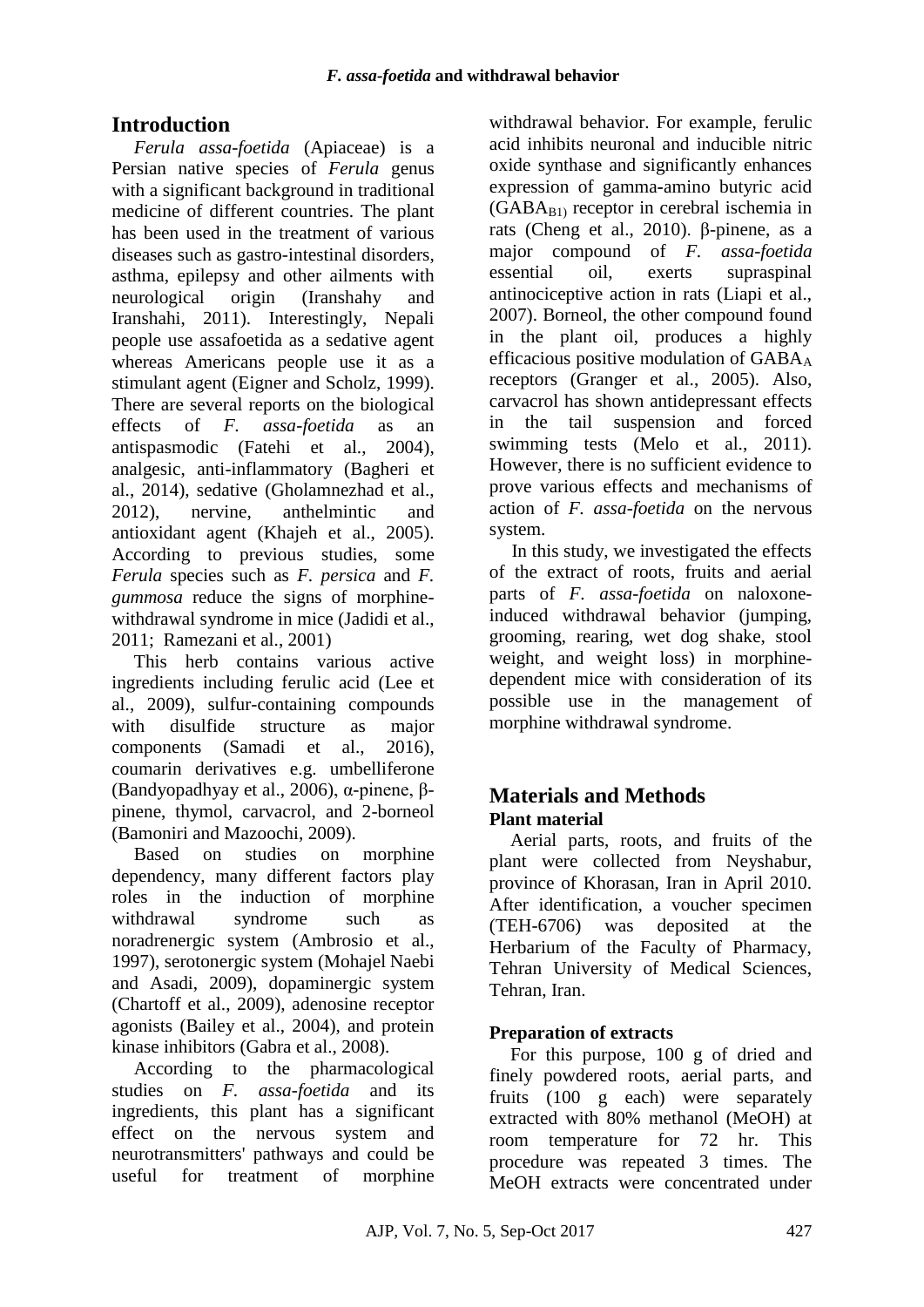reduced pressure. Each extract was then washed with 100 ml hexane for three times. The roots, aerial parts, and fruits extracts were separately stored at 4 ◦C in sealed vials until usage.

#### **Materials**

Morphine sulfate (Temad, Tehran, Iran), naloxone hydrochloride, methanol and hexane (Merck, Darmstedt, Germany) were used.

#### **Animals**

Male albino mice (20-30 g) were purchased from Pasture Institute of Iran, Tehran, Iran. Animals were housed under standard conditions of humidity and temperature (50  $\pm$  5%, 25  $\pm$  2°C) with 12 hr dark cycle (7 pm-7 am). Mice were divided into two groups, namely the experimental group that was treated with different doses of the samples (roots, fruits and aerial parts extracts) and control groups that received saline (5 ml/kg). Eight mice were used in each group. Each animal was used only once.

### **Induction of morphine dependence**

According to other studies, for induction of morphine dependence, morphine was injected subcutaneously (s.c.) to mice at the doses of 50, 50, and 75 mg/kg three times daily (10 am, 1 pm, and 4 pm) for 3 days (Sharifzadeh et al., 2006; Zarrindast et al., 1995). The higher daily dose, injected at 4 pm, aimed to minimize any overnight withdrawal. On day 4, mice received a last dose of morphine (50 mg/kg at 10 am). Groups of mice, each containing eight animals, were chosen randomly for the experiment.

### **Measurement of withdrawal syndrome**

Withdrawal syndrome was induced by intraperitoneal (i.p.) injection of naloxone (5 mg/kg), two hr after the last administration of morphine. Then, each animal was individually placed in a glass cylinder (28 cm diameter, 30 cm height)

and withdrawal signs were recorded for 60 min.

#### **Extracts treatment**

Different doses of methanolic extracts of root (0.001, 0.005, 0.01, 0.05 mg/kg), fruits  $(2.5, 5, 10, 20 \text{ mg/kg})$  and aerial parts (10, 15, 20, 25 mg/kg) of *F. assafoetida* were administered i.p. 60 min before naloxone injection and evaluation of withdrawal signs was started 2 min after naloxone injection for a period of 60 min. Doses were chosen and modified based on previous studies [\(Jadidi et al., 2011;](#page-8-5) [Ramezani et al., 2001\)](#page-9-0) and a primary screening of the extracts. The mean  $\pm$  SEM of the naloxone-induced withdrawal signs was determined for eight mice. Saline was used as a control for all types of extracts.

#### **Statistical analyses**

Data was analyzed by one way ANOVA and by the Newman-keuls *posthoc* test. Differences between means (mean ± SEM) were considered statistically significant if  $p<0.05$ .

## **Results**

#### **Effects of the root extract**

Intraperitoneal injections of different doses (0.001, 0.005, 0.01, 0.05 mg/kg) of methanolic extract of *F. assa-foetida* roots 60 min before naloxone (5 mg/kg, i.p.) administration showed a significant decrease in naloxone-induced withdrawal behavior in morphine-dependent animals compared to saline  $(p<0.001)$  (Figures 1-3) and Table 1). The dose of 0.05 mg/kg, demonstrated a remarkable decrease in jumping (Figure 1), and administration of the extract at the dose of 0.01 mg/kg showed a significant decrease in grooming (Figure 2), wet dog shake (Table 1), and weight loss (Table 1) ( $p<0.001$ ).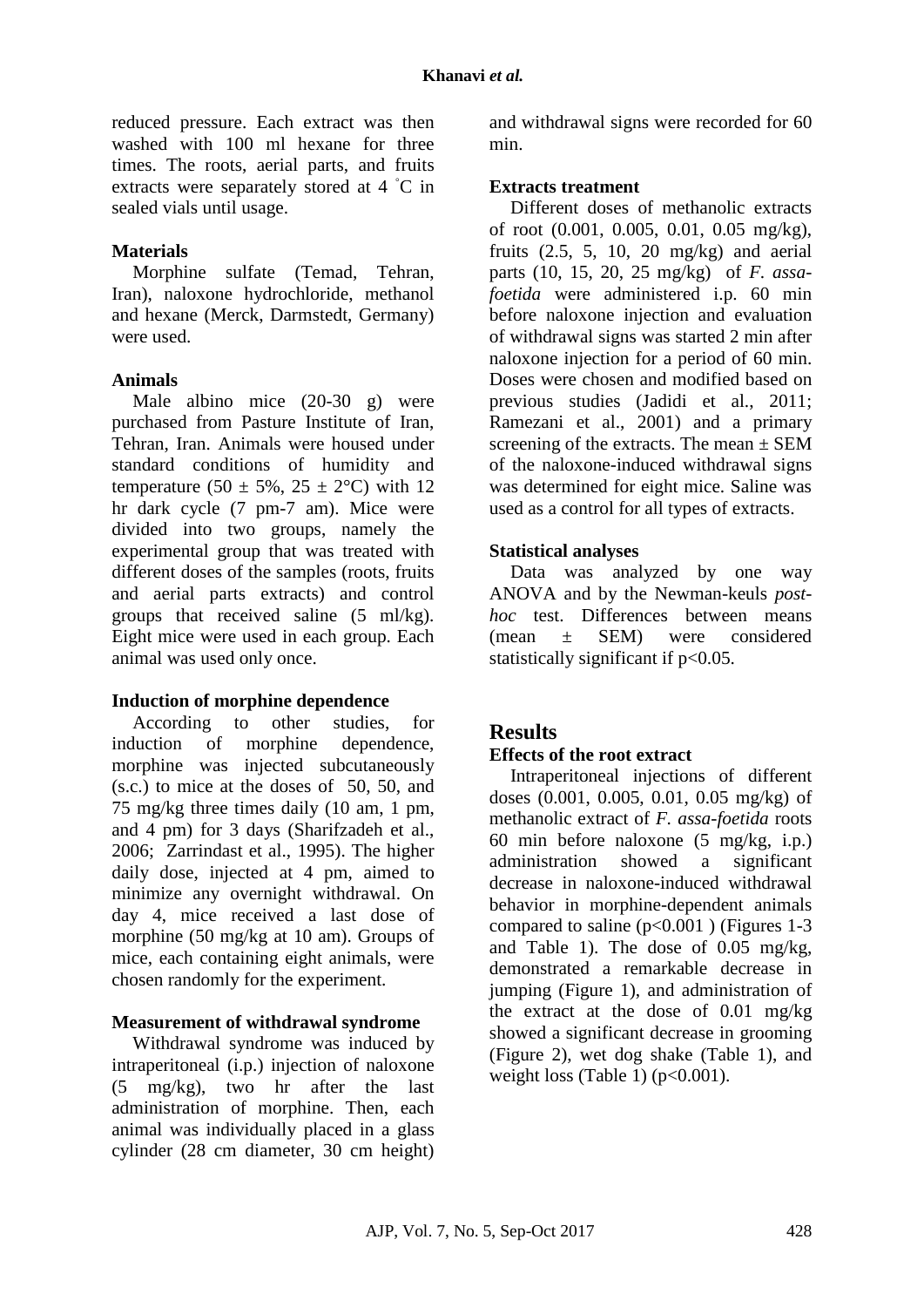

Figure 1. Effects of different doses of methanolic extract of the roots of *Ferula assa-foetida* on naloxone-induced jumping in morphine-dependent mice. Animals were treated subcutaneously with morphine three times/day (50, 50 and 75 mg/kg) for 3 days; the last dose of morphine (50 mg/kg) was injected on day 4, in order to develop dependence to morphine. Naloxone (5 mg/kg, i.p.) was injected 2 hr after administration of the last dose of morphine. Different doses of the methanolic extract were administrated one hour before naloxone injection. Control group received saline  $(5 \text{ ml/kg})$ . The frequency of jumping was recorded for 60 min after naloxone injection. Each bar is the mean  $\pm$  SEM of eight animals. \*\*\* p<0.001 and \* p<0.05 show statistical difference from control group.



Figure 2. Effects of different doses of methanolic extract of the roots of *Ferula assa-foetida* on naloxone-induced grooming in morphinedependent mice. Animals were treated subcutaneously with morphine three times/daily (50, 50 and 75 mg/kg) for 3 days; the last dose of morphine (50 mg/kg) was injected on day 4, in order to develop dependence to morphine. Naloxone (5 mg/kg, i.p.) was injected 2 hr after administration of the last dose of morphine. Different doses of the methanolic extract were administrated one hour before naloxone injection. Control group received saline (5 ml/kg). The frequency of grooming was recorded for 60 min after naloxone injection. Each bar is the mean  $\pm$ SEM of eight animals. \*\*\* p<0.001 shows statistical difference from control group.



Figure 3. Effects of different doses of methanolic extract of the roots of *Ferula assa-foetida* on naloxone-induced rearing in morphine-dependent mice. Animals were treated subcutaneously with morphine three times/day (50, 50 and 75 mg/kg) for 3 days; the last dose of morphine (50 mg/kg) was injected on day 4, in order to develop dependence to morphine. Naloxone (5 mg/kg, i.p.) was injected 2 hr after administration of the last dose of morphine. Different doses of the methanolic extract were administrated one hour before naloxone injection. Control group received saline (5 ml/kg). The frequency of rearing was recorded for 60 min after naloxone injection. Each bar is the mean  $\pm$  SEM of eight animals. \*\*\* p<0.001 show statistical difference from control group.

#### **Effects of aerial parts extract**

Intraperitoneal injections of different doses  $(2.5, 5, 10, 20 \text{ mg/kg})$  of methanolic extract of the aerial parts of *F. assa-foetida* 60 min before naloxone (5 mg/kg i.p.) administration showed a significant decrease in naloxone-induced behavior in morphine-dependent animals. The highest administered dose, 20 mg/kg, showed a remarkable decrease in almost all measured parameters (p<0.001). (Figures 4-6 and Table 1).

#### **Effect of fruit extract**

Pre-treatment of animals with different doses  $(10, 15, 20, 25 \text{ mg/kg})$  of methanolic extract of *F. assa-foetida* fruits 60 min before naloxone (5 mg/kg i.p.) administration showed a significant decrease in naloxone-induced behavior in morphine-dependent animals (Figures 7- 9). The dose of 20 mg/kg displayed a notable decrease in jumping (Figure 7), and wet dog shake (Table 1) ( $p<0.001$ ).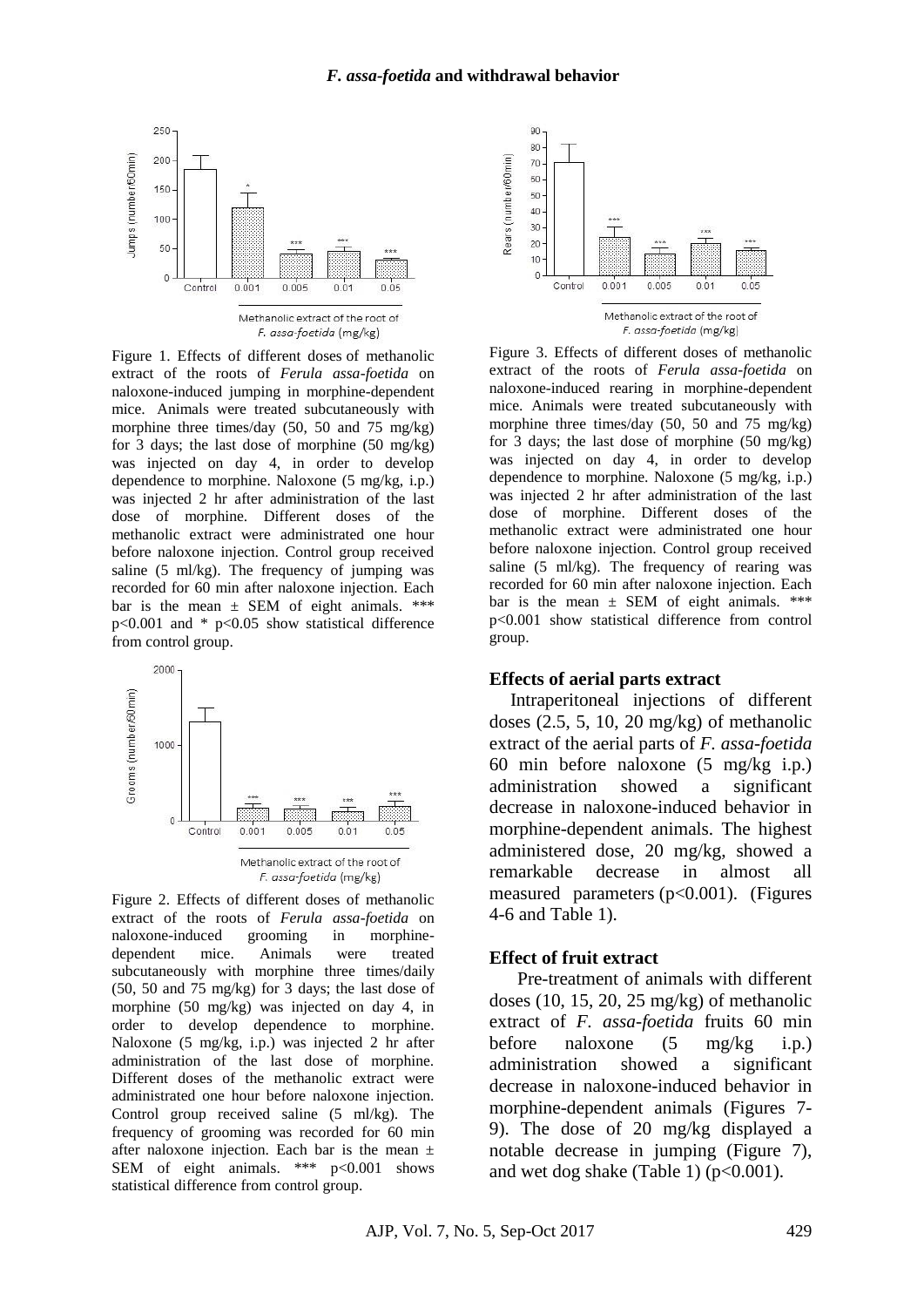#### **Khanavi** *et al.*

|   | <b>Treatment</b> | Wet dog shake         | Stool weight        | <b>Weight loss</b><br>(g) |  |
|---|------------------|-----------------------|---------------------|---------------------------|--|
|   | (mg/kg)          | (Number/min)          | (g)                 |                           |  |
| A | Control          | $17.70 \pm 2.60$      | $0.36 \pm 0.02$     | $1.70 \pm 0.10$           |  |
|   | 0.001            | $2.50 \pm 0.50$ ***   | $0.10 \pm 0.01$ *** | $0.70 \pm 0.10$ ***       |  |
|   | 0.005            | $4.25 \pm 1.00^{***}$ | $0.09 \pm 0.01$ *** | $0.40 \pm 0.08$ ***       |  |
|   | 0.01             | $1.62 \pm 0.53***$    | $0.20 \pm 0.03$ *** | $0.40 \pm 0.07***$        |  |
|   | 0.05             | $2.11 \pm 0.35***$    | $0.20 \pm 0.01$ *** | $0.70 \pm 0.10$ ***       |  |
| B | Control          | $17.70 \pm 2.60$      | $0.36 \pm 0.02$     | $1.70 \pm 0.10$           |  |
|   | 2.5              | $3.30 \pm 0.50$ ***   | $0.10 \pm 0.01$ *** | $0.60 \pm 0.09***$        |  |
|   | 5                | $4.20 \pm 0.60$ ***   | $0.10 \pm 0.01***$  | $0.50 \pm 0.09$ ***       |  |
|   | 10               | $7.00 \pm 1.80$ ***   | $0.10 \pm 0.01$ *** | $0.50 \pm 0.06***$        |  |
|   | 20               | $4.00 \pm 1.40$ ***   | $0.23 \pm 0.04***$  | $0.40 \pm 0.06$ ***       |  |
| C | Control          | $17.70 \pm 2.60$      | $0.36 \pm 0.02$     | $1.70 \pm 0.11$           |  |
|   | 10               | $2.30 \pm 0.56***$    | $0.13 \pm 0.01$ **  | $0.30 \pm 0.50$ ***       |  |
|   | 15               | $3.20 \pm 0.80$ ***   | $0.08 \pm 0.01$ *** | $0.48 \pm 0.14***$        |  |
|   | 20               | $1.75 \pm 0.48***$    | $0.21 \pm 0.01***$  | $0.40 \pm 0.06***$        |  |
|   | 25               | $3.00 \pm 0.58$ ***   | $0.15 \pm 0.02***$  | $0.41 \pm 0.08***$        |  |

| Table 1. Effect of different doses of methanolic extract of the roots (A), aerial parts (B) and fruits (C) of <i>Ferula</i> |  |  |  |
|-----------------------------------------------------------------------------------------------------------------------------|--|--|--|
| assa-foetida on naloxone-induced wet dog shake, stool weight and weight loss in morphine-dependent mice.                    |  |  |  |

The signs were recorded for 60 minutes after naloxone injection. Data is represented as the mean  $\pm$  SEM of eight animals. \*\* p<0.01 and \*\*\* p<0.001 show statistical difference from control group.



Figure 4. Effects of different doses of methanolic extract of the aerial parts of *Ferula assa-foetida* on naloxone-induced jumping in morphine-dependent mice. Animals were treated subcutaneously with morphine three times/day (50, 50 and 75 mg/kg) for 3 days; the last dose of morphine (50 mg/kg) was injected on day 4, in order to develop dependence to morphine. Naloxone (5 mg/kg, i.p.) was injected 2 hr after administration of the last dose of morphine. Different doses of the methanolic extract were administrated one hour before naloxone injection. Control group received saline (5 ml/kg). The frequency of jumping was recorded for 60 min after naloxone injection. Each bar is the mean  $\pm$  SEM of eight animals. \*\*\* p<0.001 shows statistical difference from control group.



Figure 5. Effects of different doses of methanolic extract of the aerial parts of *Ferula assa-foetida* on naloxone-induced grooming in morphinedependent mice. Animals were treated subcutaneously with morphine three times/day (50, 50 and 75 mg/kg) for 3 days; the last dose of morphine (50 mg/kg) was injected on day 4, in order to develop dependence to morphine. Naloxone (5 mg/kg, i.p.) was injected 2 hr after administration of the last dose of morphine. Different doses of the methanolic extract were administrated one hour before naloxone injection. Control group received saline (5 ml/kg). The frequency of grooming was recorded during 60 minutes after naloxane injection. Each bar is the mean  $\pm$  SEM of eight animals. \*\*\* p<0.001 and \*\*p<0.01 show statistical difference from control group.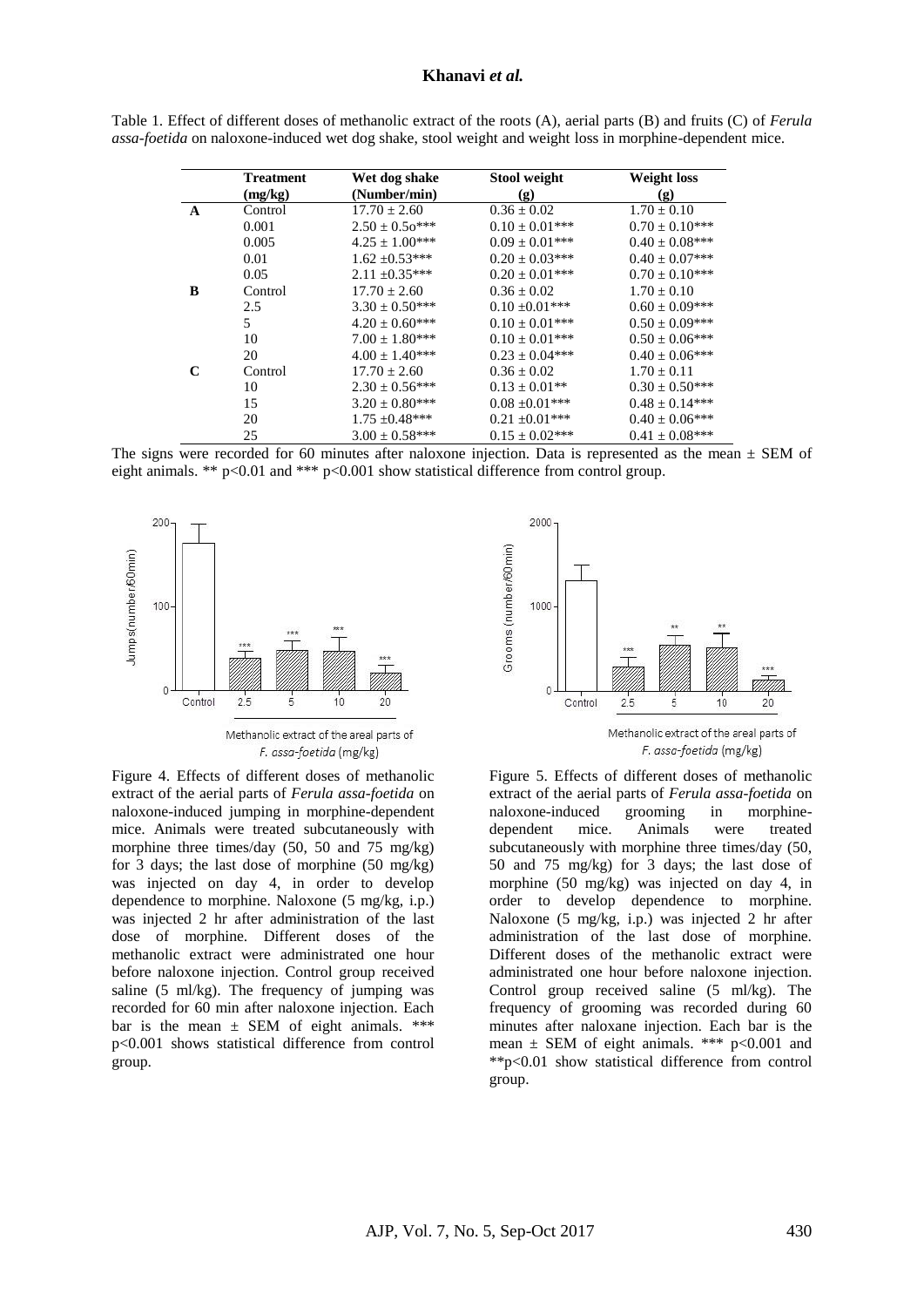

Figure 6. Effects of different doses of methanolic extract of the aerial parts of *Ferula assa-foetida* on naloxone-induced rearing in morphine-dependent mice. Animals were treated subcutaneously with morphine three times/day (50, 50 and 75 mg/kg) for 3 days; the last dose of morphine (50 mg/kg) was injected on day 4, in order to develop dependence to morphine. Naloxone (5 mg/kg, i.p.) was injected 2 hr after administration of the last dose of morphine. Different doses of the methanolic extract were administrated one hour before naloxone injection. Control group received saline (5 ml/kg). The frequency of rearing was recorded during 60 min after naloxone injection. Each bar is the mean  $\pm$  SEM of eight animals. \*\*\* p<0.001 shows statistical difference from control group.



Figure 7. Effects of different doses of methanolic extract of the fruits of *Ferula assa-foetida* on naloxone-induced jumping in morphine-dependent mice. Animals were treated subcutaneously with morphine three times/day (50, 50 and 75 mg/kg) for 3 days; the last dose of morphine (50 mg/kg) was injected on day 4, in order to develop dependence to morphine. Naloxone (5 mg/kg, i.p.) was injected 2 hr after administration of the last dose of morphine. Different doses of the methanolic extract were administrated one hour before naloxone injection. Control group received saline  $(5 \text{ ml/kg})$ . The frequency of jumping was recorded for 60 min after naloxone injection. Each bar is the mean  $\pm$  SEM of eight animals. \*\*\* p<0.001 shows statistical difference from control group.



Figure 8. Effects of different doses of methanolic extract of the fruits of *Ferula assa-foetida* on naloxone-induced grooming in morphinedependent mice. Animals were treated subcutaneously with morphine three times/day (50, 50 and 75 mg/kg) for 3 days; the last dose of morphine (50 mg/kg) was injected on day 4, in order to develop dependence to morphine. Naloxone (5 mg/kg,i.p.) was injected 2 hr after administration of the last dose of morphine. Different doses of the methanolic extract were administrated one hour before naloxone injection. Control group received saline (5 ml/kg). The frequency of grooming was recorded for 60 min after naloxone injection. Each bar is the mean  $\pm$ SEM of eight animals. \*\*\* p<0.001 shows statistical difference from control group.



Figure 9. Effects of different doses of methanolic extract of the fruits of *Ferula assa-foetida* on naloxone-induced rearing in morphine-dependent mice. Animals were treated subcutaneously with morphine three times/day (50, 50 and 75 mg/kg) for 3 days; the last dose of morphine  $(50 \text{ mg/kg})$ was injected on day 4, in order to develop dependence to morphine. Naloxone (5 mg/kg, i.p.) was injected 2 hr after administration of the last dose of morphine. Different doses of the methanolic extract were administrated one hour before naloxone injection. Control group received saline (5 ml/kg). The frequency of rearing was recorded for 60 min after naloxone injection. Each bar is the mean  $\pm$  SEM of eight animals. \*\*\* p<0.001 shows statistical difference from control group.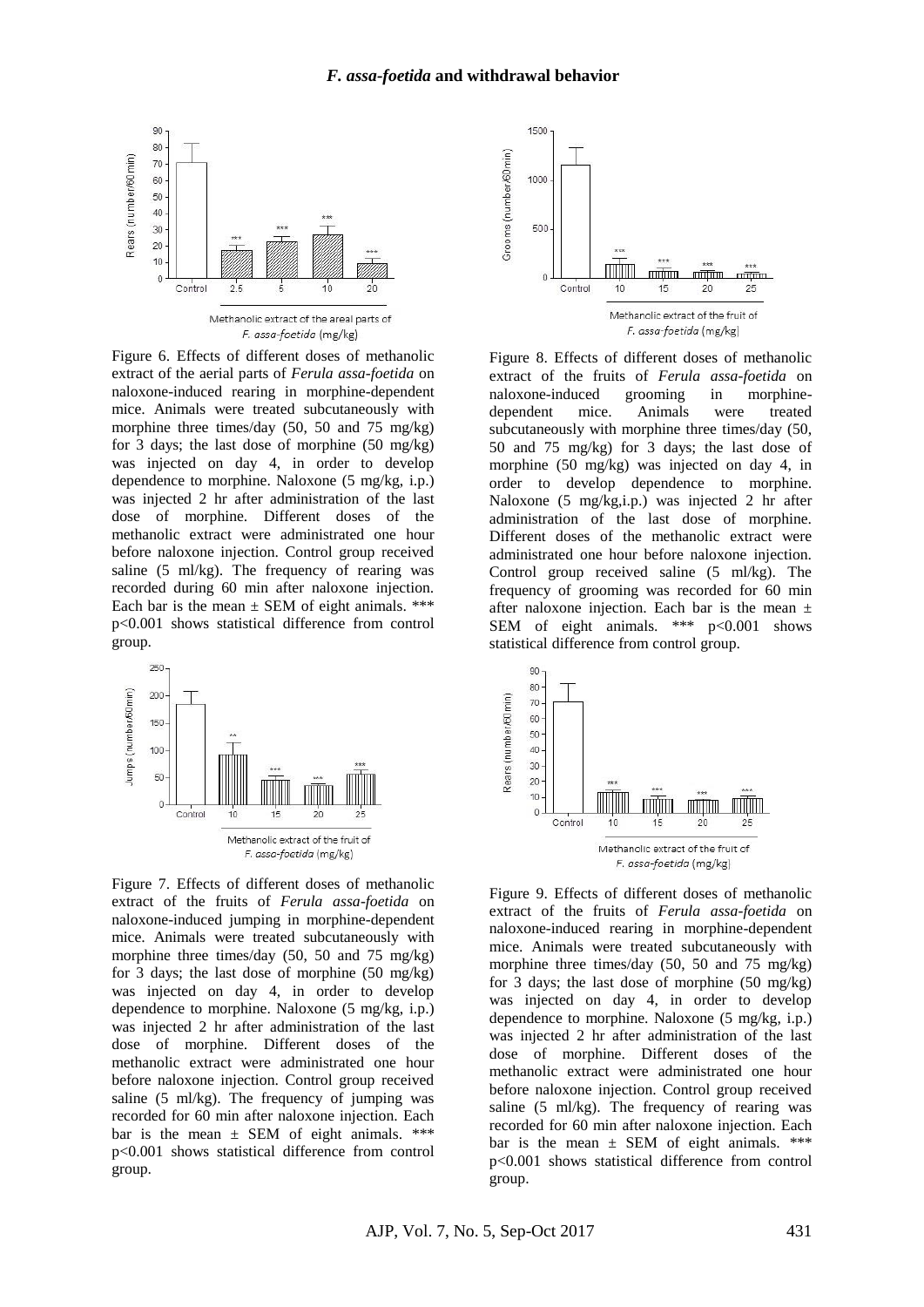Result of the present study demonstrated that the methanolic extracts of roots, fruits and aerial parts of *F. assafoetida* show significant decrease in naloxone-induced withdrawal behavior in morphine-dependent mice even at their lowest dose. The root extract displayed stronger inhibitory effect on naloxoneinduced withdrawal behavior in comparison to the aerial parts and fruits extracts since it was effective at lower doses (0.005 mg/kg).

## **Discussion**

Several studies have mentioned the major active ingredients of *F. assa-foetida* such as ferulic acid, carvacrol, thymol, etc. and their essential role in the nervous system and neurotransmitters' pathways (Calabrese et al., 2007; Waliwitiya et al., 2010; Zotti et al., 2013). Acute and chronic morphine treatment produced an increase in  $Ca^{2+}$ -dependent nitric oxide synthase (NOS) in mice brain. The three isoforms of nitric oxide synthase which form endogenous nitric oxide are neuronal, endothelial, and inducible nitric oxide synthase. It seems that inducible NOS (iNOS) and neuronal NOS (nNOS) are involved in morphine dependence or withdrawal syndrome. Central signs of morphine dependence may be associated with nitric oxide produced by nNOS. Nitric oxide synthase inhibitors (nNOS or iNOS inhibitors) contribute to treatment of opioid dependence or tolerance and its withdrawal syndrome (Cao et al., 2006; Toda et al., 2009)

*F. assa-foetida* and its constituent ferulic acid, inhibit neuronal (nNOS) and inducible (iNOS) nitric oxide synthase (Koh, 2012). Also, a new caffeic acid cinnamyl ester isolated from *F. assafoetida* inhibits LPS-induced nitric oxide production (Song et al., 2008).

Moreover, mitogen-activated protein kinase MAPK, is activated during morphine withdrawal syndrome in the locus coeruleus and directly affects μ opioid receptor (Schulz and Höllt, 1998). There are some other known members of MAPK family including extracellular signal-regulated kinase (ERK), c-jun Nterminal kinase (JNK), and p38 MAPK, and ferulic acid can inhibit p38 (MAPK) phosphorylation (Abd El‐Razek et al., 2007; Cheng et al., 2010) Long-term morphine exposure induces the activation of this family in the central and peripheral nervous system as well. Application of a MAPK inhibitor can reduce morphine tolerance and dependence (Cheng et al., 2010). Additionally, increase in phospho-ERK1/2 (pERK1/2) expression during morphine withdrawal syndrome can be reduced by pretreatment with non-selective NOS inhibitor, nNOS inhibitor, or iNOS inhibitor, in rats spinal cord (Cao et al., 2006). Thus, it seems that *F. assa-foetida* extracts can cause inhibitory effect on signs of morphine withdrawal syndrome through inhibition of nitric oxide synthase and decreasing NO production, as well as inhibition of MAPK phosphorylation.

Ferulic acid and galbanic acid can inhibit p38 MAPK phosphorylation, and it has been recently reported that a p38 MAPK inhibitor could be regarded as a treatment for thermal hyperalgesia induced by morphine withdrawal (Bederson et al., 1990; Sung et al., 2005)

Moreover, ferulic acid enhances the expression of gamma-aminobutyric acid type B receptor subunit 1  $(GABA_{B1})$ (Cheng et al., 2010). Moreover, α-pinene has a positive modulating action at GABA<sup>A</sup> receptors (Aoshima and Hamamoto, 1999). Borneol, another main compound of the plant, produces a highly efficacious positive modulation of  $GABA_A$ receptors (Granger et al., 2005); furthermore, borneol and carvacrol showed anticonvulsant effect against PTZ-induced convulsions and maximal electroshock (MES). These effects are probably mediated through modulation of GABAergic system by enhancement of GABAA-BZD receptor (Quintans-Júnior et al., 2010).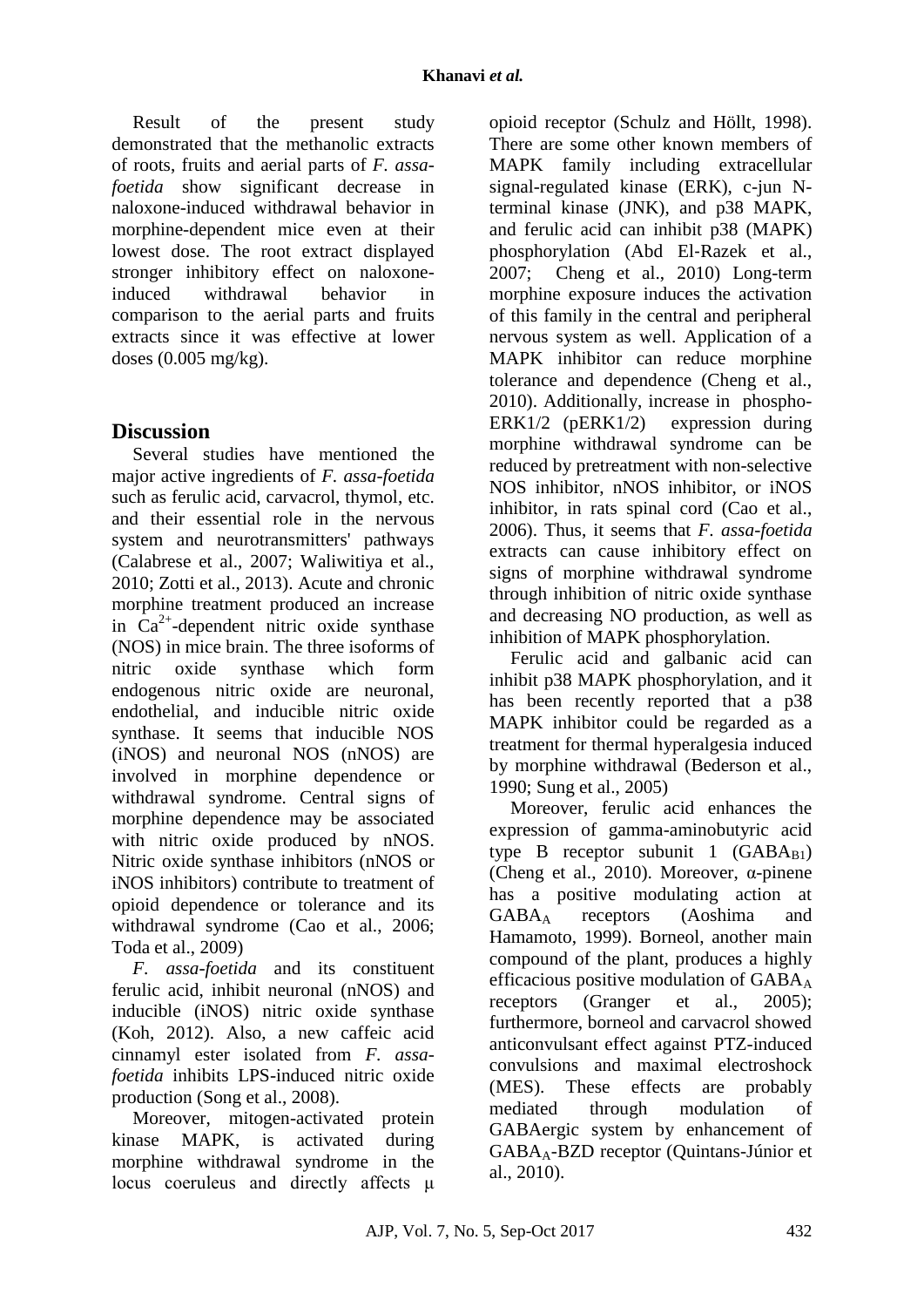Recent studies have reported that thymol is a positive allosteric modulator of the GABA<sup>A</sup> receptor and enhances its activity (García et al., 2006).

Several reports have shown that morphine causes an increase in whole brain GABA concentration in mice (Zarrindast and Mousa-Ahmadi, 1999) and also increases GABA in discrete parts of the thalamus and spinal cord of rats (Kuriyama and Yoneda, 1978). It has been suggested that GABA-ergic and opiopeptidergic systems are interconnected through μ-opioid receptors (Desarmenien et al., 1984). Both  $GABA_A$  and  $GABA_B$ receptor subtypes may have an inhibitory influence on naloxone-induced withdrawal signs such as jumping. Activation of  $GABA_B$  receptor in the LC reduces precipitated morphine withdrawal symptom (Riahi et al., 2009; Zarrindast and Mousa-Ahmadi, 1999).

Beta-pinene exerted supraspinal antinociceptive actions in rats only and reversed the antinociceptive effect of morphine which was comparable to naloxone; probably beta-pinene acts as a partial agonist for the μ-opioid receptors. From structure-activity relationships of the pair naloxone + beta -pinene, it was shown that similarities exist in the stereochemistry and respective atomic charges of these molecules (Liapi et al., 2007).

Carvacrol presents antidepressant effects in the forced swimming and tail suspension tests. This effect seems to be dependent on its interaction with the dopaminergic system, but not with the serotonergic and noradrenergic systems (Melo et al., 2011). It could decrease the number of grooming in the open-field test (Melo et al., 2010).

Other species of this genus such as *Ferula gummosa* Boiss. and *Ferula persica* can also reduce the signs of morphine withdrawal syndrome in mice and this effect may be related in part to the presence of terpenoid compounds (Jadidi et al., 2011; Ramezani et al., 2001). As

well, the results of our study on *F. assafoetida* showed a significant decrease in naloxone-induced withdrawal behavior in morphine-dependent mice even at the lowest dose.

In conclusion, our study demonstrated that the extracts of the roots, fruits and the aerial parts of *F. assa-foetida* decreased naloxone-induced withdrawal signs in morphine-dependent animals via a possible interaction with the inhibitory neurotransmitter system. Further research is needed to isolate the active components and to reveal the exact effect(s) of various components of *F. assa-foetida* L. extracts on morphine withdrawal syndrome.

### **Acknowledgement**

This study was supported by Tehran University of Medical Sciences (TUMS) (grant No. 87-04-33-8073).

#### **Conflict of interest**

The authors declare that they have no conflict of interest.

### **References**

- Abd El‐Razek MH, Wu YC, Chang FR. 2007. Sesquiterpene coumarins from *Ferula foetida*. J Chin Chem Soc, 54:235-238.
- <span id="page-7-1"></span>Ambrosio E, Iglesias V, García-Lecumberri C, Orensanz L, Alguacil LF. 1997. Effect of Yohimbine on the Development of Morphine Dependence in the Rat: Lack of Involvement of Cortical β-adrenoceptor Modifications. Pharmacol Biochem Behav, 56:487-491.
- Aoshima H, Hamamoto K. 1999. Potentiation of GABAA receptors expressed in Xenopus oocytes by perfume and phytoncid. Biosci Biotechnol Biochem, 63: 743-748.
- <span id="page-7-0"></span>Bagheri S, Dashti-R M, Morshedi A. 2014. Antinociceptive effect of *Ferula assafoetida* oleo-gum-resin in mice. Res Pharm Sci, 9:207.
- <span id="page-7-2"></span>Bailey A, Davis L, Lesscher H, Kelly MD, Ledent C, Hourani SM, Kitchen I. 2004. Enhanced morphine withdrawal and µ‐ opioid receptor G‐protein coupling in A2A adenosine receptor knockout mice. J Neurochem, 88:827-834.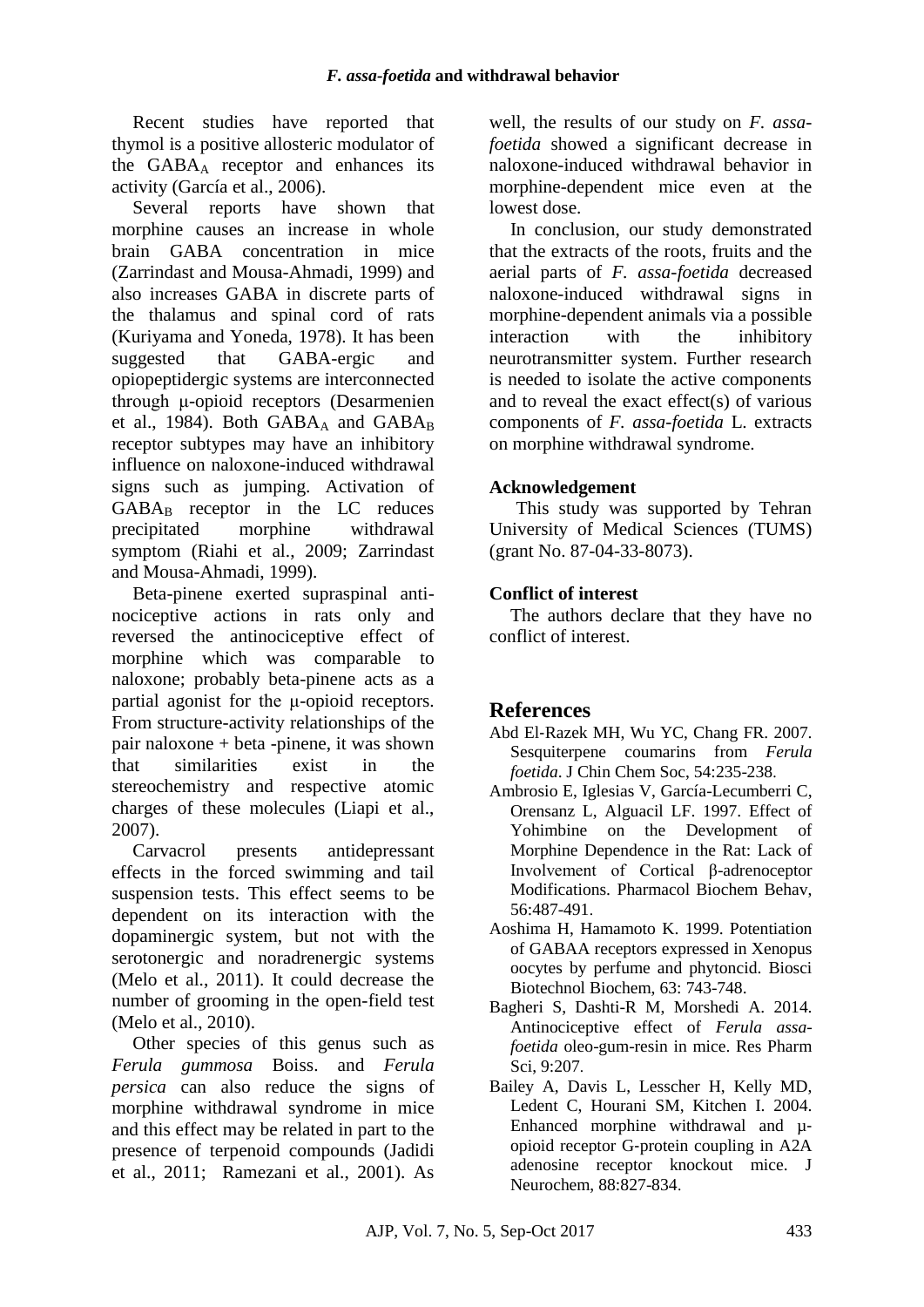- <span id="page-8-8"></span>Bamoniri A, Mazoochi A. 2009. Determination of bioactive and fragrant molecules from leaves and fruits of *Ferula assa-foetida* L. growing in central Iran by nanoscal injection. Digest J Nanomater Biostruct, 4:323-328.
- <span id="page-8-7"></span>Bandyopadhyay D, Basak B, Chatterjee A, Lai TK, Banerji A, Banerji J, Neuman A, Prangé T. 2006. Saradaferin, a new sesquiterpenoid coumarin from *Ferula assafoetida*. Nat Prod Res, 20:961-965.
- Bederson JB, Fields HL, Barbaro NM. 1990. Hyperalgesia during naloxone-precipitated withdrawal from morphine is associated with increased on-cell activity in the rostral ventromedial medulla. Somatosens Mot Res, 7:185-203.
- Calabrese V, Mancuso C, Calvani M, Rizzarelli E, Butterfield DA, Stella AMG. 2007. Nitric oxide in the central nervous system: neuroprotection versus neurotoxicity. Nat Rev Neurosci, 8:766- 775.
- Cao J-L, Liu H-L, Wang J-K, Zeng Y-M. 2006. Cross talk between nitric oxide and ERK1/2 signaling pathway in the spinal cord mediates naloxone-precipitated withdrawal in morphine-dependent rats. Neuropharmacology, 51:315-326.
- <span id="page-8-9"></span>Chartoff EH, Barhight MF, Mague SD, Sawyer AM, Carlezon WA. 2009. Anatomically dissociable effects of dopamine D1 receptor agonists on reward and relief of withdrawal in morphinedependent rats. Psychopharmacology, 204:227-239.
- <span id="page-8-11"></span>Cheng C-y, Su S-y, Tang N-y, Ho T-y, Lo Wy, Hsieh C-l. 2010. Ferulic acid inhibits nitric oxide-induced apoptosis by enhancing GABAB1 receptor expression in transient focal cerebral ischemia in rats. Acta Pharmacol Sin, 31:889-899.
- Desarmenien M, Feltz P, Occhipinti G, Santangelo F, Schlichter R. 1984. Coexistence of GABAA and GABAB receptors on Aδ and C primary afferents. Br J Pharmacol, 81:327-333.
- <span id="page-8-1"></span>Eigner D, Scholz D. 1999. *Ferula asa-foetida* and Curcuma longa in traditional medical treatment and diet in Nepal. J Ethnopharmacol, 67:1-6.
- <span id="page-8-2"></span>Fatehi M, Farifteh F, Fatehi-Hassanabad Z. 2004. Antispasmodic and hypotensive effects of *Ferula asafoetida* gum extract. J Ethnopharmacol, 91:321-324.
- <span id="page-8-10"></span>Gabra BH, Bailey CP, Kelly E, Smith FL, Henderson G, Dewey WL. 2008. Pretreatment with a PKC or PKA inhibitor prevents the development of morphine tolerance but not physical dependence in mice. Brain Res, 1217:70-77.
- García DA, Bujons J, Vale C, Suñol C. 2006. Allosteric positive interaction of thymol with the GABA A receptor in primary cultures of mouse cortical neurons. Neuropharmacology, 50:25-35.
- <span id="page-8-3"></span>Gholamnezhad Z, Byrami G, Boskabady MH, Iranshahi M. 2012. Possible mechanism (s) of the relaxant effect of asafoetida (*Ferula assa-foetida*) oleo-gum-resin extract on guinea-pig tracheal smooth muscle. Avicenna J Phytomed, 2.
- <span id="page-8-12"></span>Granger RE, Campbell EL, Johnston GA. 2005. (+)-And (−)-borneol: efficacious positive modulators of GABA action at human recombinant α 1 β 2 γ 2L GABA A receptors. Biochem Pharmacol, 69:1101- 1111.
- <span id="page-8-0"></span>Iranshahy M, Iranshahi M. 2011. Traditional uses, phytochemistry and pharmacology of asafoetida (*Ferula assa-foetida* oleo-gumresin)—A review. J Ethnopharmacol, 134:1-10.
- <span id="page-8-5"></span>Jadidi M, Vafaie A, Miladi Gorji H, Babaie Saeidabadi A. 2011. The effect of *Ferula persica* L extracts on symptoms of morphine withdrawal and sleeping time in mice. J Res Med Sci, 34:225-230.
- <span id="page-8-4"></span>Khajeh M, Yamini Y, Bahramifar N, Sefidkon F, Pirmoradei MR. 2005. Comparison of essential oils compositions of *Ferula assafoetida* obtained by supercritical carbon dioxide extraction and hydrodistillation methods. Food Chem, 91:639-644.
- Koh P-O. 2012. Ferulic acid modulates nitric oxide synthase expression in focal cerebral ischemia. Lab Anim Res, 28:273-278.
- Kuriyama K, Yoneda Y. 1978. Morphine induced alterations of γ-aminobutyric acid and taurine contents and l-glutamate decarboxylase activity in rat spinal cord and thalamus: Possible correlates with analgesic action of morphine. Brain Res, 148:163- 179.
- <span id="page-8-6"></span>Lee C-L, Chiang L-C, Cheng L-H, Liaw C-C, Abd El-Razek MH, Chang F-R, Wu Y-C. 2009. Influenza A (H1N1) antiviral and cytotoxic agents from *Ferula assa-foetida*. J Nat Prod, 72:1568-1572.